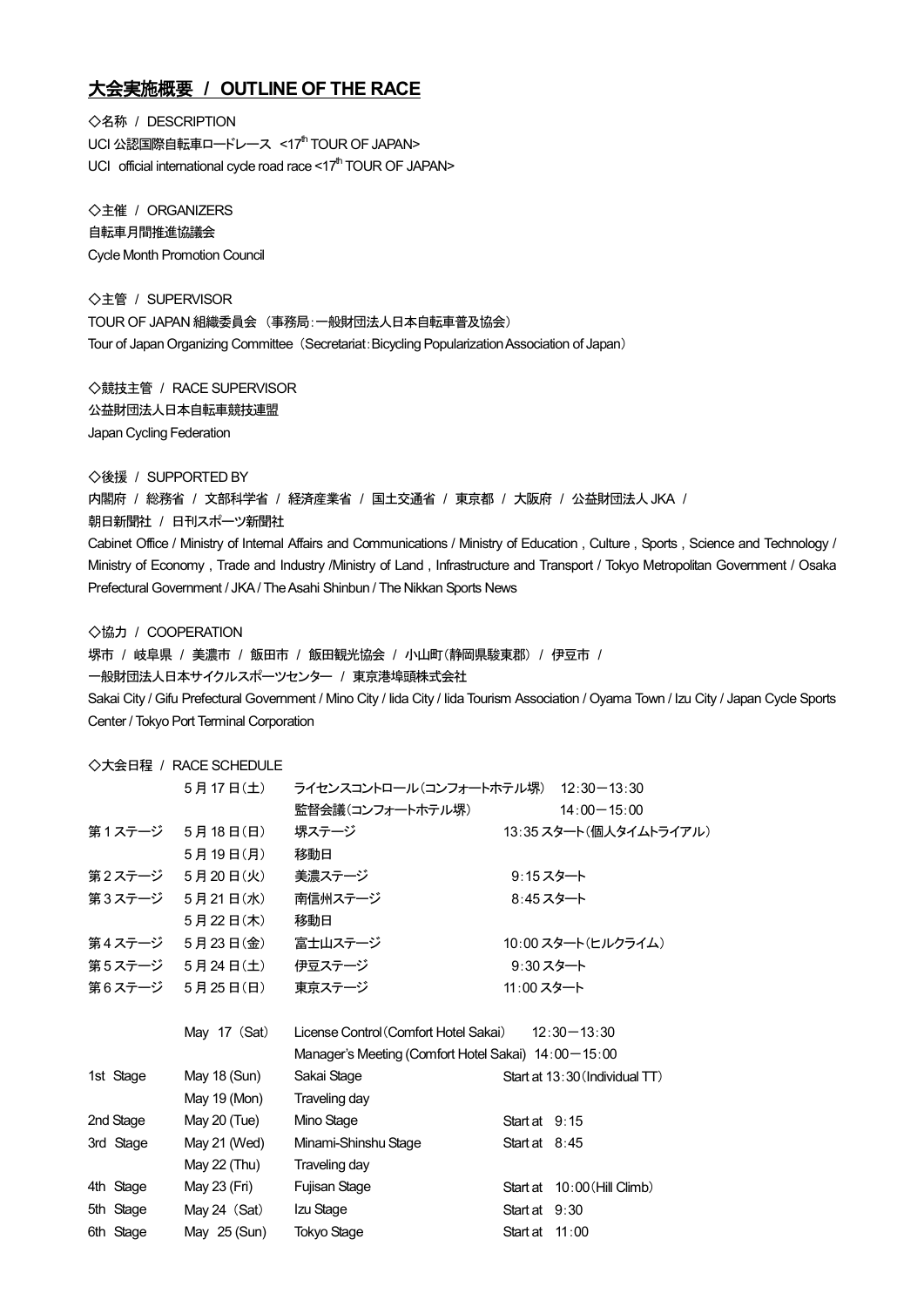## ◇コース及び走行距離 / STAGE DISTANCES

| ステージ名      | コース                         |        | 距離       |
|------------|-----------------------------|--------|----------|
| 1. 堺ステージ   | 大仙公園周回コース(個人タイムトライアル)       |        | 2.65km   |
| 2. 美濃ステージ  | 旧今井家住宅前→横越→美濃和紙の里会館前周回コース   |        | 160.70km |
| 3. 南信州ステージ | 飯田駅前→下久堅周回コース→松尾総合運動場前      |        | 148.00km |
| 4. 富士山ステージ | ふじあざみライン入口→富士山須走5合目(ヒルクライム) |        | 11.40km  |
| 5. 伊豆ステージ  | 日本サイクルスポーツセンター周回コース         |        | 146.40km |
| 6. 東京ステージ  | 日比谷シティ前→品川区大井埠頭周回コース        |        | 112.70km |
|            |                             | 合<br>計 | 581.85km |

Stage Distance Course Course Course Course Distance 1. Sakai Stage Daisen Park Circuit Course (Individual TT) 2.65km 2. Mino Stage The Former Imai Residence to Yokogoshi to Mino Washi Paper Museum Circuit Corse 160.70km 3. Minami-Shinshu Stage Iida Station to Shimohisakata Circuit Corse to Matuo Stadium 148.00km 4. Fujisan Stage **Fujiazami Line Subashiri IC to Mt.Fuji Subashiri 5th station** (Hill Climb) 11.40km 5. Izu Stage Japan Cycle Sports Center Circuit Corse 146.40km 6. Tokyo Stage **Hibiya City to Ohi Wharf Circuit Corse** 112.70km Total 581.85km

◇競技規則 / RACE REGULATIONS

UCI(国際自転車競技連合)規則及び本大会特別規則による。

UCI regulations and the specific regulations of this race will be applied.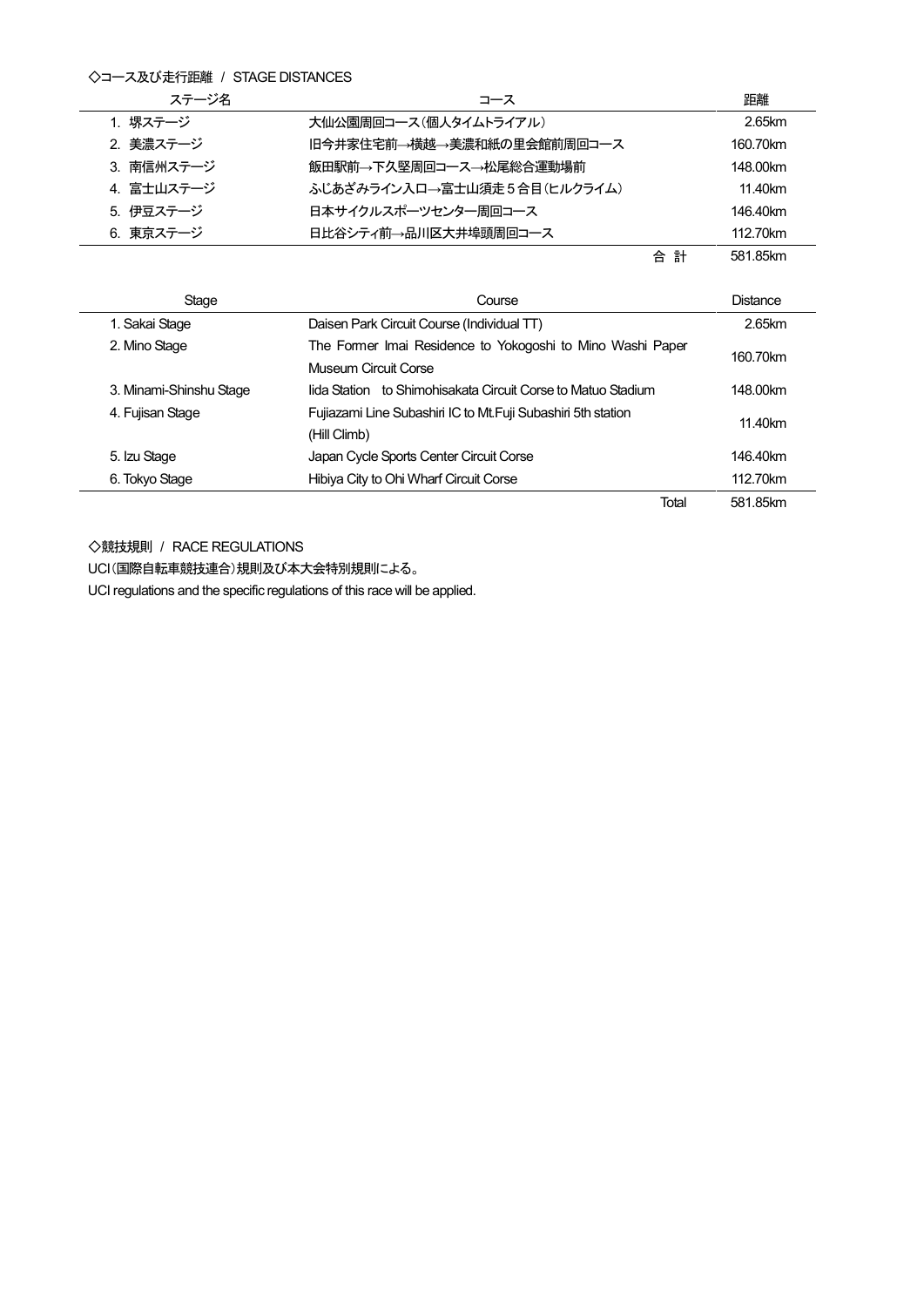## 出場チーム **/ ENTRY TEAMS of the TOUR OF JAPAN**

◇出場チーム : 16 チーム(海外 7 チーム、国内9 チーム) ENTRY TEAMS : 16 teams (7 Overseas, 9 Japanese) ◇チーム構成 : 選手 6名、監督 1名、メカニック 1名、マッサー 1名 TEAM COMPOSITION : 6 riders, 1 team manager, 1 mechanic, 1 masseur

|                             | N <sub>2</sub>            | category                         | <b>Team Name</b>                |                                  | <b>Nat</b> |
|-----------------------------|---------------------------|----------------------------------|---------------------------------|----------------------------------|------------|
| overseas teams 海外チーム        | 1                         | Teams<br>g g                     | LAM                             | LAMPRE-MERIDA                    | <b>ITA</b> |
|                             |                           |                                  |                                 | ランプレ・メリダ                         | イタリア       |
|                             |                           |                                  | <b>DPC</b>                      | DRAPAC PROFESSIONAL CYCLING      | <b>AUS</b> |
|                             | $\overline{2}$            | Continental<br>UCI Pro-<br>Teams |                                 | ドラパック プロフェッショナル サイクリング           | オーストラリア    |
|                             | 3                         |                                  | <b>APC</b>                      | <b>AVANTI RACING TEAM</b>        | <b>AUS</b> |
|                             |                           | JCI Continental Teams            |                                 | アヴァンティ レーシングチーム                  | オーストラリア    |
|                             | 4                         |                                  | <b>RCJ</b>                      | RAPHA CONDOR JLT                 | <b>GBR</b> |
|                             |                           |                                  |                                 | ラファ コンドール JLT                    | イギリス       |
|                             | 5                         |                                  | <b>TPT</b>                      | <b>TABRIZ PETROCHEMICAL TEAM</b> | IRI        |
|                             |                           |                                  |                                 | タブリーズ ペトロケミカル チーム                | イラン        |
|                             | 6                         |                                  | <b>TSG</b>                      | TERENGGANU CYCLING TEAM          | <b>MAS</b> |
|                             |                           |                                  |                                 | トレンガヌ サイクリングチーム                  | マレーシア      |
|                             | $\overline{7}$            |                                  | <b>HKS</b>                      | <b>HKSI PRO CYCLING TEAM</b>     | <b>HKG</b> |
|                             |                           |                                  |                                 | HKSI プロサイクリングチーム                 | 香港         |
|                             | 1                         | <b>BGT</b>                       | BRIDGESTONE ANCHOR CYCLING TEAM | <b>JPN</b>                       |            |
|                             |                           |                                  |                                 | ブリヂストン アンカー サイクリングチーム            | 日本         |
|                             | $\overline{2}$            |                                  | <b>AIS</b>                      | AISAN RACING TEAM                | <b>JPN</b> |
|                             |                           |                                  |                                 | 愛三工業レーシングチーム                     | 日本         |
|                             | 3                         | <b>SMN</b>                       | SHIMANO RACING TEAM             | <b>JPN</b>                       |            |
| ŗ<br>国内チ-<br>domestic teams |                           |                                  |                                 | シマノレーシングチーム                      | 日本         |
|                             | tal Teams<br>4            | <b>VFN</b>                       | <b>VINI FANTIN-NIPPO</b>        | <b>JPN</b>                       |            |
|                             |                           |                                  | ヴィーニ ファンティーニ・NIPPO              | 日本                               |            |
|                             | <b>UCI Continent</b><br>5 | <b>UKO</b>                       | <b>TEAM UKYO</b>                | <b>JPN</b>                       |            |
|                             |                           |                                  |                                 | チーム UKYO                         | 日本         |
|                             | 6                         |                                  | <b>BLZ</b>                      | UTSUNOMIYA BLITZEN               | <b>JPN</b> |
|                             |                           |                                  |                                 | 宇都宮ブリッツェン                        | 日本         |
|                             | $\overline{7}$            |                                  | <b>MTR</b>                      | <b>MATRIX POWERTAG</b>           | <b>JPN</b> |
|                             |                           |                                  |                                 | マトリックス パワータグ                     | 日本         |
|                             | 8                         |                                  | <b>CPR</b>                      | C PROJECT                        | <b>JPN</b> |
|                             |                           |                                  |                                 | C プロジェクト                         | 日本         |
|                             | 9                         | National<br>Team                 | <b>JNT</b>                      | <b>JAPAN NATIONAL TEAM</b>       | <b>JPN</b> |
|                             |                           |                                  |                                 | 日本ナショナルチーム                       | 日本         |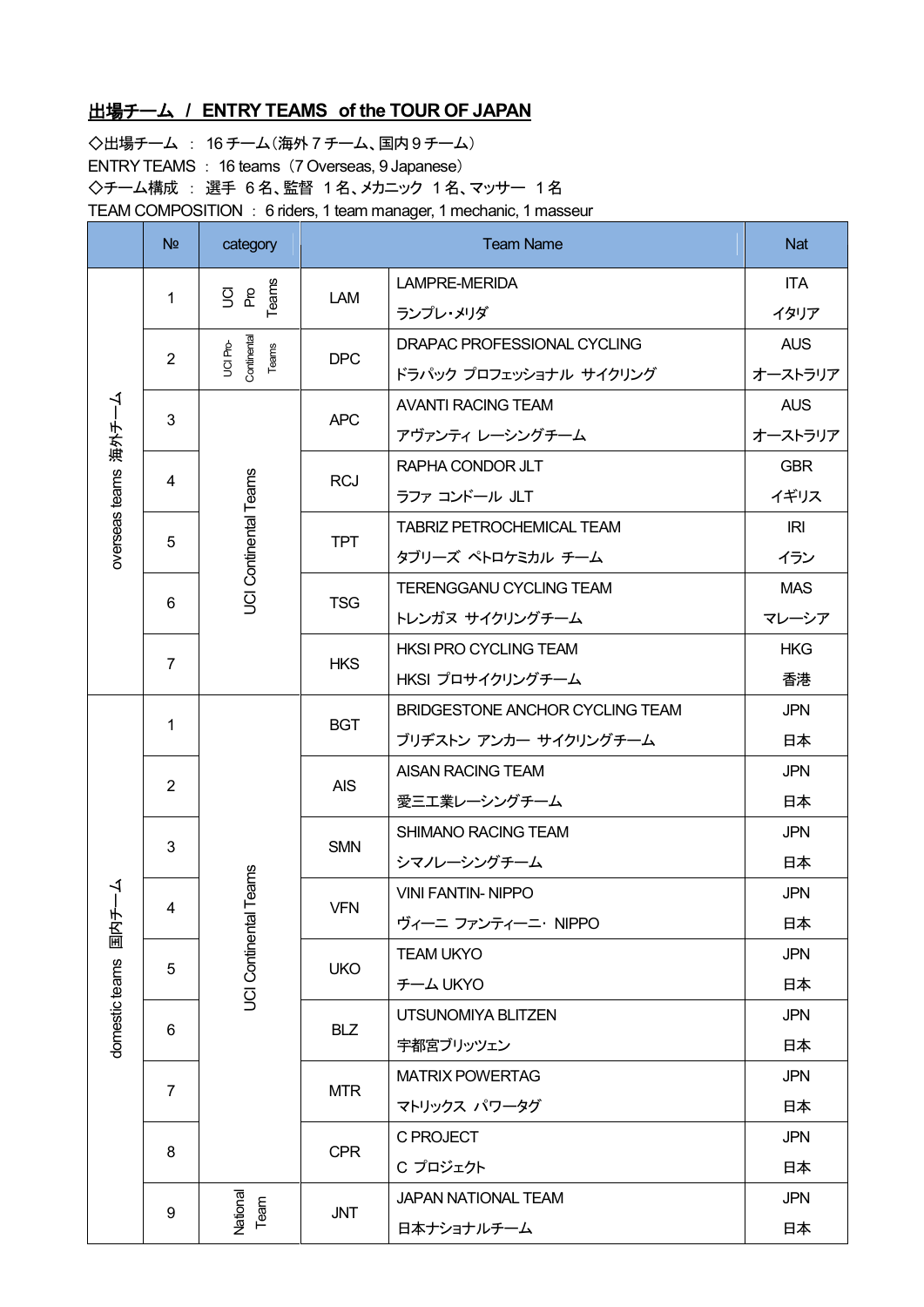## 大会役員 **/ OFFICIALS of TOUR OF JAPAN**

○会長 / Chairman

石黒 克巳 ISHIGURO Katsumi ○副会長 / Vice Chairman 渡辺 恵次 WATANABE Keiji 野沢 隆寛 NOZAWA Takahiro ○監事 / Auditor 小林 昭 KOBAYASHI Akira ○委員長 / Committee Chairman 渋谷 良二 SHIBUYA Ryoji ○副委員長 / Committee Vice Chairman 斧 隆夫 ONO Takao 松倉 信裕 MATSUKURA Nobuhiro ○委員 / Members Committee 新井 茂 ARAI Shigeru 川口 雄 KAWAGUCHI Takeshi 佐藤 成美 SATO Shigemi 長澤 恵一 NAGASAWA Keiichi 加藤 元彦 KATO Motohiko 西村 一人 NISHIMURA Kazuto 中澤 見山 NAKAZAWA Kenzan 福田 悦裕 FUKUDA Yoshihiro 諸星 利雄 MOROBOSHI Toshio 奥田 悦司 OKUDA Etsuji 佐々木 正人 SASAKI Masato 中村 雅章 NAKAMURA Masaaki 飯田 太文 IIDA Tamon ○大会ディレクター / Event Director

田中 栄作 TANAKA Eisaku

○チーフコミセール / Chief Commissaire ウォルター・ユー / YUE Walter Ka Lok E-mail:wyuekl@yahoo.com.hk

○競技ディレクタ / Sporting Director 大島 研一 / OSHIMA Kenichi

○コミセールパネル / Commissaires Panel SWINKELS Martin MORIJIRI Hiromichi

フィニッシュライン・タイムキーパーコミセール / Finish Line・Timekeeper Commissaire 堂後 逸代 / DOGO Itsuyo

モーターバイクコミセール / Motorbike Commissaire 中村 恭治 / NAKAMURA Kyoji

○リードドーピングコントロールオフィサー / Lead Doping Control Officer マーク・アイルランド Mark IRELAND

○ドーピングコントロールオフィサー / Dopind Control Offiser 本田 昭二 HONDA Shoji

## 医務担当医師

寺門 厚彦 TERAKADO Atsuhiko T.B.D. (東京ステージのみ Tokyo Stage)

#### 医務・医療担当

T.B.D. T.B.D. (東京ステージのみ Tokyo Stage)